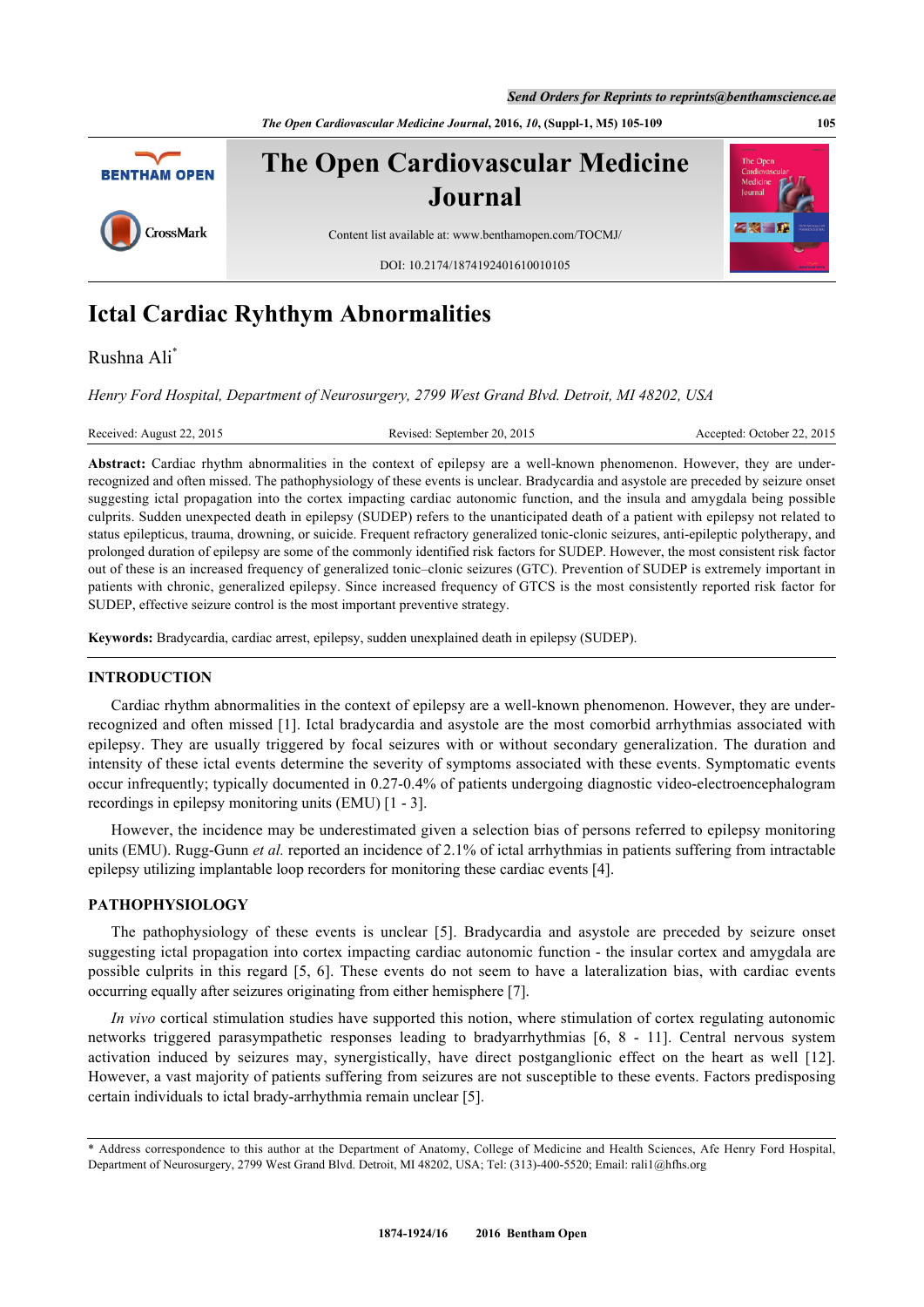#### **SUDDEN UNEXPLAINED DEATH IN EPILEPSY (SUDEP)**

Epilepsy is associated with increased mortality [\[13](#page-3-2) - [15](#page-3-3)]. Sudden unexpected death in epilepsy (SUDEP) refers to the unanticipated death of a patient with epilepsy not related to status epilepticus, trauma, drowning, or suicide. This often occurs following a generalized convulsion in an otherwise healthy individual. SUDEP is the leading cause of death in patients with epilepsy [[16](#page-3-4)]. The risk of sudden death can be as high as 24 times in patients with epilepsy compared to people without epilepsy [\[16](#page-3-4)].

Frequent refractory generalized tonic-clonic seizures, antiepileptic polytherapy, and prolonged duration of epilepsy are some of the commonly identified risk factors for SUDEP [[17\]](#page-3-5). However, the most consistent risk factor out of these is an increased frequency of generalized tonic–clonic seizures (GTC) [\[16](#page-3-4)].

The cause of SUDEP is unclear but hypothesized to be due to cardiac bradyarrhythmias[[17](#page-3-5), [18](#page-3-6)]. However, respiratory depression occurring during and after a seizure can be severe enough to cause marked oxygen desaturation and hypoxia [[19,](#page-3-7) [20](#page-3-8)]. Therefore, it is unclear whether the primary inciting event in the cases of SUDEP is respiratory, cardiac or a combination of both.

#### **CARDIAC DYSFUNTION LEADING TO SUDEP**

Impairment of autonomic regulation of cardiac rhythm has been implicated in the development of SUDEP. Hyperactivity of the sympathetic nervous system leads to increased secretion of adrenomedullary catecholamines which facilitates the occurrence of various cardiac arrhythmias that can cause SUDEP [[14](#page-3-9)]. Studies have shown reduction in cardiac uptake of meta-iodobenzylguanidine (MIBG) during ictal events suggesting a postganglionic cardiac catecholamine disturbance or impaired postganglionic sympathetic cardiac innervation in patients with epilepsy [[21\]](#page-3-10). Heart rate variability (HRV) is a measure of the beat-to-beat variability of the heart rate and low HRV is a predictor of mortality in patients with heart disease [\[22\]](#page-3-11). Similarly, low HRV might be a risk factor for SUDEP [[23](#page-3-12)]. Studies with larger cohorts are needed to confirm the validity and utility of this variable as a predictor of SUDEP.

# **ANTI-EPILEPTIC MEDICATION LEADING TO SUDEP**

Ionotropic effects of antiepileptic drugs (AEDs) on cardiac musculature have been implicated in the pathophysiology of SUDEP, however there is limited supportive literature. The mechanism of action as phenytoin is central blockade of sodium channels impairing propagation of depolarization. Phenytoin induces similar blockade in cardiac myocytes leading to cardiac rhythm dysfunction [[24,](#page-3-13) [25\]](#page-3-14). Carbamazepine has also been shown to impair cardiac conduction through its effect on the autonomic nervous system[[26](#page-3-15), [27](#page-3-16)] Lamotrigine may impair repolarization potentials due to its effect on potassium channels leading to comorbid arrhythmias [\[28](#page-3-17), [29](#page-3-18)].

Many persons with epilepsy take multiple anticonvulsants and polypharmacy has also been hypothesized as a risk factor for SUDEP [\[30\]](#page-4-0). However, this position is controversial as SUDEP appears to have a higher incidence in patients with sub-optimal seizure control [\[31](#page-4-1), [32](#page-4-2)].

### **GENETIC SYNDROMES ASSOCIATED WITH SUDEP**

Several genes have been identified which may increase likelihood of SUDEP. A combination of single nucleotide polymorphisms in genes expressed in both neuro-cardiac and respiratory control pathways have been implicated in the development of SUDEP: *SCN1A, KCNA1, RYR3*, and *HTR2C* [\[33](#page-4-3)].

Long QT syndrome is known to cause fatal cardiac arrhythmias[[34](#page-4-4)]. This syndrome has been attributed to mutations in 13 or more genes that are expressed in the heart. Clinical seizures are observed in upto 29% of these patients, and epileptiform activity on electroencephalography is present in upto 15% of patients with long QT syndrome [\[35](#page-4-5), [36](#page-4-6)]. Therefore, it is important to evaluate seizures in these patients and effectively treat them to prevent SUDEP.

Dravet syndrome manifests itself in childhood as a severe form of epilepsy progressing from febrile seizures to refractory epilepsy[[37\]](#page-4-7). The genetic cause of Dravet syndrome is a loss-of-function mutation in SCN1A in approximately 80% of cases [[38\]](#page-4-8). Mouse models of Dravet syndrome have revealed cardiac arrhythmias similar to those observed in humans during seizures. These findings support the notion of a channelopathy leading to SUDEP in these patients [[37,](#page-4-7) [39\]](#page-4-9).

#### **RESPIRATORY DYSFUNCTION LEADING TO SUDEP**

Respiratory dysfunction is well documented during seizures [[19](#page-3-7), [20,](#page-3-8) [39\]](#page-4-9). Apnea, severe oxygen desaturation and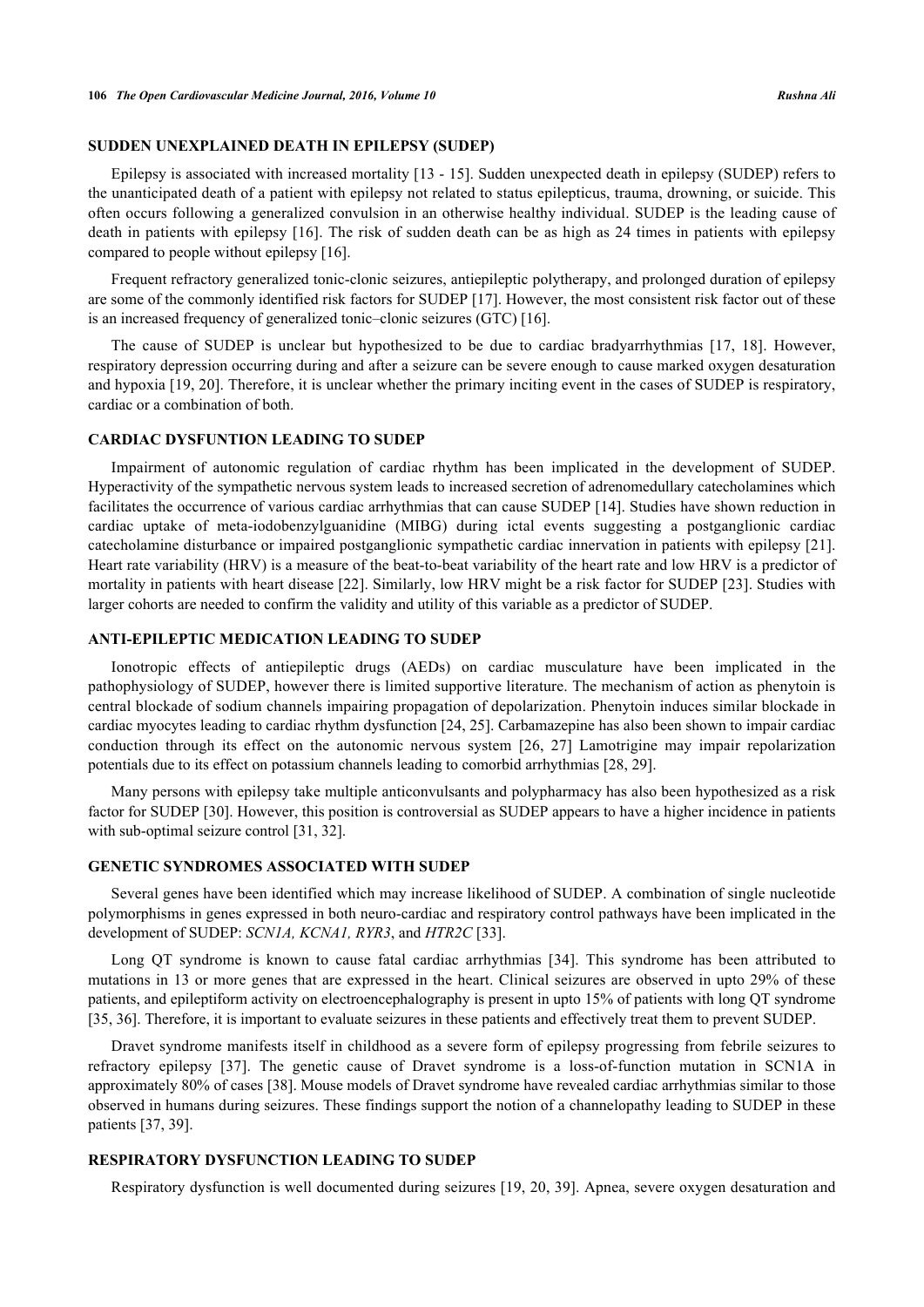pulmonary edema has been observed in patients during and after ictal events [\[19,](#page-3-7) [20](#page-3-8), [39](#page-4-9)]. Consequently, respiratory depression is hypothesized to lead to SUDEP.

The Mortality in Epilepsy Monitoring Units Study (MORTEMUS) is a landmark study aimed at evaluating the cardiorespiratory mechanism involved in SUDEP. The patients were enrolled from multiple epilepsy monitoring units (EMU) internationally. Interestingly, all the SUDEPs were preceded by a GTC and, the majority, occurring at night while patients were prone. Cardiopulmonary resuscitation (CPR) was only successful when started immediately after the event. Post-ictal tachypnea near 18-50 breaths per minute seemed to progress to apnea, bradycardia and cardiac arrest. This study improved our understanding of SUDEP and physicians began to understand it as a combination of cardio-respiratory dysfunction which is centrally mediated [[14\]](#page-3-9).

# **CONCLUSION**

Prevention of SUDEP is extremely important in patients with chronic, generalized epilepsy. Since increased frequency of GTCS is the most consistently reported risk factor for SUDEP, effective seizure control is the most important preventive strategy. Non-pharmacological approaches such as nocturnal checks and supervision, as well as family or care-giver CPR training have the potential to decrease the incidence of SUDEP. Cardiac monitoring with routine, as well as, long term holter monitors is suggested in high risk epilepsy patients to prevent SUDEP. Pacemakers have been implanted to prevent death in high-risk epilepsy patients but the clinical utility of this is currently controversial [\[39\]](#page-4-9) Vagus nerve stimulation (VNS) has the potential to reduce the incidence of SUDEP by decreasing seizure frequency [[39\]](#page-4-9). Therefore, it should be considered in patients with medically intractable, non-lesional epilepsy [\[39](#page-4-9)].

#### **CONFLICT OF INTEREST**

The author confirms that this article content has no conflict of interest.

### **ACKNOWLEDGEMENTS**

Declared none.

#### **REFERENCES**

<span id="page-2-0"></span>[1] Schuele SU, Bermeo AC, Alexopoulos AV, *et al.* Video-electrographic and clinical features in patients with ictal asystole. Neurology 2007; 31; 69(5): 41-434.

[\[http://dx.doi.org/10.1212/01.wnl.0000266595.77885.7f](http://dx.doi.org/10.1212/01.wnl.0000266595.77885.7f)]

- [2] Lanz M, Oehl B, Brandt A, Schulze-Bonhage A. Seizure induced cardiac asystole in epilepsy patients undergoing long term video-EEG monitoring. Seizure 2011; 20(2): 167-72. [\[http://dx.doi.org/10.1016/j.seizure.2010.11.017\]](http://dx.doi.org/10.1016/j.seizure.2010.11.017) [PMID: [21183363](http://www.ncbi.nlm.nih.gov/pubmed/21183363)]
- <span id="page-2-1"></span>[3] Rocamora R, Kurthen M, Lickfett L, Von Oertzen J, Elger CE. Cardiac asystole in epilepsy: clinical and neurophysiologic features. Epilepsia 2003; 44(2): 179-85. [\[http://dx.doi.org/10.1046/j.1528-1157.2003.15101.x\]](http://dx.doi.org/10.1046/j.1528-1157.2003.15101.x) [PMID: [12558571](http://www.ncbi.nlm.nih.gov/pubmed/12558571)]
- <span id="page-2-2"></span>[4] Rugg-Gunn FJ, Simister RJ, Squirrell M, Holdright DR, Duncan JS. Cardiac arrhythmias in focal epilepsy: a prospective long-term study. Lancet 2004; 364(9452): 2212-9. [\[http://dx.doi.org/10.1016/S0140-6736\(04\)17594-6\]](http://dx.doi.org/10.1016/S0140-6736(04)17594-6) [PMID: [15610808](http://www.ncbi.nlm.nih.gov/pubmed/15610808)]
- <span id="page-2-3"></span>[5] Freeman R. Cardiovascular manifestations of autonomic epilepsy. Clin Auton Res 2006; 16(1): 12-7. [\[http://dx.doi.org/10.1007/s10286-006-0278-y\]](http://dx.doi.org/10.1007/s10286-006-0278-y) [PMID: [16477490](http://www.ncbi.nlm.nih.gov/pubmed/16477490)]
- <span id="page-2-4"></span>[6] Tinuper P, Bisulli F, Cerullo A, *et al.* Ictal bradycardia in partial epileptic seizures: Autonomic investigation in three cases and literature review. Brain 2001; 124(Pt 12): 2361-71. [\[http://dx.doi.org/10.1093/brain/124.12.2361](http://dx.doi.org/10.1093/brain/124.12.2361)] [PMID: [11701591](http://www.ncbi.nlm.nih.gov/pubmed/11701591)]
- <span id="page-2-5"></span>[7] Stefanidou M, Carlson C, Friedman D. The relationship between seizure onset zone and ictal tachy-cardia: An intracranial EEG study. Clin Neurophysiol 2015; 2457(15)(pii: S1388): 2-77. [Epub ahead of print] [\[http://dx.doi.org/10.1016/j.clinph.2015.01.020](http://dx.doi.org/10.1016/j.clinph.2015.01.020)]
- <span id="page-2-6"></span>[8] Oppenheimer SM, Wilson JX, Guiraudon C, Cechetto DF. Insular cortex stimulation produces lethal cardiac arrhythmias: a mechanism of sudden death? Brain Res 1991; 550(1): 115-21. [\[http://dx.doi.org/10.1016/0006-8993\(91\)90412-O](http://dx.doi.org/10.1016/0006-8993(91)90412-O)] [PMID: [1888988\]](http://www.ncbi.nlm.nih.gov/pubmed/1888988)
- [9] Healy B, Peck J. Bradycardia induced from stimulation of the left *versus* right central nucleus of the amygdala. Epilepsy Res 1997; 28(2): 101-4.

[\[http://dx.doi.org/10.1016/S0920-1211\(97\)00035-1\]](http://dx.doi.org/10.1016/S0920-1211(97)00035-1) [PMID: [9267774](http://www.ncbi.nlm.nih.gov/pubmed/9267774)]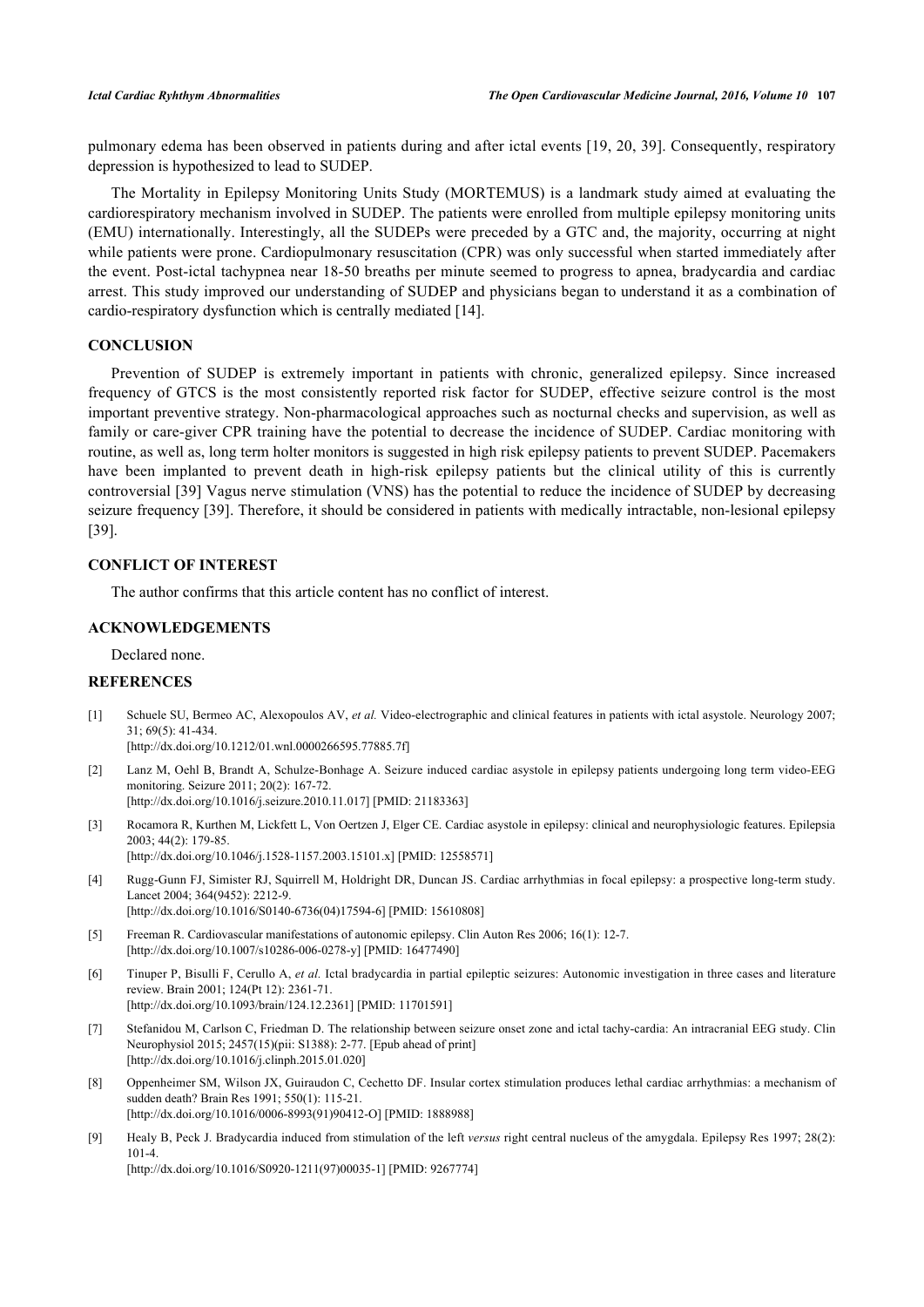- [10] Oppenheimer SM, Gelb A, Girvin JP, Hachinski VC. Cardiovascular effects of human insular cortex stimulation. Neurology 1992; 42(9): 1727-32. [\[http://dx.doi.org/10.1212/WNL.42.9.1727](http://dx.doi.org/10.1212/WNL.42.9.1727)] [PMID: [1513461\]](http://www.ncbi.nlm.nih.gov/pubmed/1513461)
- <span id="page-3-0"></span>[11] Catenoix H, Mauguière F, Guénot M, Isnard J, Ryvlin P. Recording the insula during ictal asystole. Int J Cardiol 2013; 169(2): e28-30. [\[http://dx.doi.org/10.1016/j.ijcard.2013.08.100](http://dx.doi.org/10.1016/j.ijcard.2013.08.100)] [PMID: [24063929\]](http://www.ncbi.nlm.nih.gov/pubmed/24063929)
- <span id="page-3-1"></span>[12] Lathers CM, Schraeder PL, Weiner FL. Synchronization of cardiac autonomic neural discharge with epileptogenic activity: the lockstep phenomenon. Electroencephalogr Clin Neurophysiol 1987; 67(3): 247-59. [\[http://dx.doi.org/10.1016/0013-4694\(87\)90023-X](http://dx.doi.org/10.1016/0013-4694(87)90023-X)] [PMID: [2441959\]](http://www.ncbi.nlm.nih.gov/pubmed/2441959)
- <span id="page-3-2"></span>[13] Devinsky O. Sudden, unexpected death in epilepsy. N Engl J Med 2011; 365(19): 1801-11. [\[http://dx.doi.org/10.1056/NEJMra1010481\]](http://dx.doi.org/10.1056/NEJMra1010481) [PMID: [22070477](http://www.ncbi.nlm.nih.gov/pubmed/22070477)]
- <span id="page-3-9"></span>[14] Ryvlin P, Nashef L, Lhatoo SD, *et al.* Incidence and mechanisms of cardiorespiratory arrests in epilepsy monitoring units (MORTEMUS): a retrospective study. Lancet Neurol 2013; 12(10): 966-77. [\[http://dx.doi.org/10.1016/S1474-4422\(13\)70214-X\]](http://dx.doi.org/10.1016/S1474-4422(13)70214-X) [PMID: [24012372](http://www.ncbi.nlm.nih.gov/pubmed/24012372)]
- <span id="page-3-3"></span>[15] Lamberts RJ, Thijs RD, Laffan A, Langan Y, Sander JW. Sudden unexpected death in epilepsy: people with nocturnal seizures may be at highest risk. Epilepsia 2012; 53(2): 253-7. [\[http://dx.doi.org/10.1111/j.1528-1167.2011.03360.x\]](http://dx.doi.org/10.1111/j.1528-1167.2011.03360.x) [PMID: [22192074](http://www.ncbi.nlm.nih.gov/pubmed/22192074)]
- <span id="page-3-4"></span>[16] Ficker DM, So EL, Shen WK, *et al.* Population-based study of the incidence of sudden unexplained death in epilepsy. Neurology 1998; 51(5): 1270-4. [\[http://dx.doi.org/10.1212/WNL.51.5.1270](http://dx.doi.org/10.1212/WNL.51.5.1270)] [PMID: [9818844\]](http://www.ncbi.nlm.nih.gov/pubmed/9818844)
- <span id="page-3-5"></span>[17] Hesdorffer DC, Tomson T, Benn E, *et al.* ILAE Commission on epidemiology; subcommission on mortality. Combined analysis of risk factors for SUDEP. Epilepsia 2011; 52(6): 1150-9. [\[http://dx.doi.org/10.1111/j.1528-1167.2010.02952.x\]](http://dx.doi.org/10.1111/j.1528-1167.2010.02952.x) [PMID: [21671925](http://www.ncbi.nlm.nih.gov/pubmed/21671925)]
- <span id="page-3-6"></span>[18] Surges R, Thijs RD, Tan HL, Sander JW. Sudden unexpected death in epilepsy: risk factors and potential pathomechanisms. Nat Rev Neurol 2009; 5(9): 492-504. [\[http://dx.doi.org/10.1038/nrneurol.2009.118\]](http://dx.doi.org/10.1038/nrneurol.2009.118) [PMID: [19668244](http://www.ncbi.nlm.nih.gov/pubmed/19668244)]
- <span id="page-3-7"></span>[19] Nashef L, Walker F, Allen P, Sander JW, Shorvon SD, Fish DR. Apnoea and bradycardia during epileptic seizures: relation to sudden death in epilepsy. J Neurol Neurosurg Psychiatry 1996; 60(3): 297-300. [\[http://dx.doi.org/10.1136/jnnp.60.3.297](http://dx.doi.org/10.1136/jnnp.60.3.297)] [PMID: [8609507\]](http://www.ncbi.nlm.nih.gov/pubmed/8609507)
- <span id="page-3-8"></span>[20] Bateman LM, Li CS, Seyal M. Ictal hypoxemia in localization-related epilepsy: analysis of incidence, severity and risk factors. Brain 2008; 131(Pt 12): 3239-45. [\[http://dx.doi.org/10.1093/brain/awn277\]](http://dx.doi.org/10.1093/brain/awn277) [PMID: [18952672](http://www.ncbi.nlm.nih.gov/pubmed/18952672)]
- <span id="page-3-10"></span>[21] Kerling F, Dütsch M, Linke R, Kuwert T, Stefan H, Hilz MJ. Relation between ictal asystole and cardiac sympathetic dysfunction shown by MIBG-SPECT. Acta Neurol Scand 2009; 120(2): 123-9. [\[http://dx.doi.org/10.1111/j.1600-0404.2008.01135.x\]](http://dx.doi.org/10.1111/j.1600-0404.2008.01135.x) [PMID: [19154536](http://www.ncbi.nlm.nih.gov/pubmed/19154536)]
- <span id="page-3-11"></span>[22] Ansakorpi H, Korpelainen JT, Huikuri HV, Tolonen U, Myllylä VV, Isojärvi JI. Heart rate dynamics in refractory and well controlled temporal lobe epilepsy. J Neurol Neurosurg Psychiatry 2002; 72(1): 26-30. [\[http://dx.doi.org/10.1136/jnnp.72.1.26](http://dx.doi.org/10.1136/jnnp.72.1.26)] [PMID: [11784820\]](http://www.ncbi.nlm.nih.gov/pubmed/11784820)
- <span id="page-3-12"></span>[23] Mukherjee S, Tripathi M, Chandra PS, *et al.* Cardiovascular autonomic functions in well-controlled and intractable partial epilepsies. Epilepsy Res 2009; 85(2-3): 261-9. [\[http://dx.doi.org/10.1016/j.eplepsyres.2009.03.021\]](http://dx.doi.org/10.1016/j.eplepsyres.2009.03.021) [PMID: [19409754](http://www.ncbi.nlm.nih.gov/pubmed/19409754)]
- <span id="page-3-13"></span>[24] Nobili L, Proserpio P, Rubboli G, Montano N, Didato G, Tassinari CA. Sudden unexpected death in epilepsy (SUDEP) and sleep. Sleep Med Rev 2011; 15(4): 237-46. [\[http://dx.doi.org/10.1016/j.smrv.2010.07.006](http://dx.doi.org/10.1016/j.smrv.2010.07.006)] [PMID: [20951616\]](http://www.ncbi.nlm.nih.gov/pubmed/20951616)
- <span id="page-3-14"></span>[25] Randazzo DN, Ciccone A, Schweitzer P, Winters SL. Complete atrioventricular block with ventricular asystole following infusion of intravenous phenytoin. J Electrocardiol 1995; 28(2): 157-9. [\[http://dx.doi.org/10.1016/S0022-0736\(05\)80287-0\]](http://dx.doi.org/10.1016/S0022-0736(05)80287-0) [PMID: [7616148](http://www.ncbi.nlm.nih.gov/pubmed/7616148)]
- <span id="page-3-15"></span>[26] Isojärvi JI, Ansakorpi H, Suominen K, Tolonen U, Repo M, Myllylä VV. Interictal cardiovascular autonomic responses in patients with epilepsy. Epilepsia 1998; 39(4): 420-6. [\[http://dx.doi.org/10.1111/j.1528-1157.1998.tb01394.x\]](http://dx.doi.org/10.1111/j.1528-1157.1998.tb01394.x) [PMID: [9578032](http://www.ncbi.nlm.nih.gov/pubmed/9578032)]
- <span id="page-3-16"></span>[27] Kennebäck G, Ericson M, Tomson T, Bergfeldt L. Changes in arrhythmia profile and heart rate variability during abrupt withdrawal of antiepileptic drugs. Implications for sudden death. Seizure 1997; 6(5): 369-75. [\[http://dx.doi.org/10.1016/S1059-1311\(97\)80036-2\]](http://dx.doi.org/10.1016/S1059-1311(97)80036-2) [PMID: [9663800](http://www.ncbi.nlm.nih.gov/pubmed/9663800)]
- <span id="page-3-17"></span>[28] Danielsson BR, Lansdell K, Patmore L, Tomson T. Effects of the antiepileptic drugs lamotrigine, topiramate and gabapentin on hERG potassium currents. Epilepsy Res 2005; 63(1): 17-25. [\[http://dx.doi.org/10.1016/j.eplepsyres.2004.10.002\]](http://dx.doi.org/10.1016/j.eplepsyres.2004.10.002) [PMID: [15716081](http://www.ncbi.nlm.nih.gov/pubmed/15716081)]
- <span id="page-3-18"></span>[29] Aurlien D, Taubøll E, Gjerstad L. Lamotrigine in idiopathic epilepsy - increased risk of cardiac death? Acta Neurol Scand 2007; 115(3): 199-203.